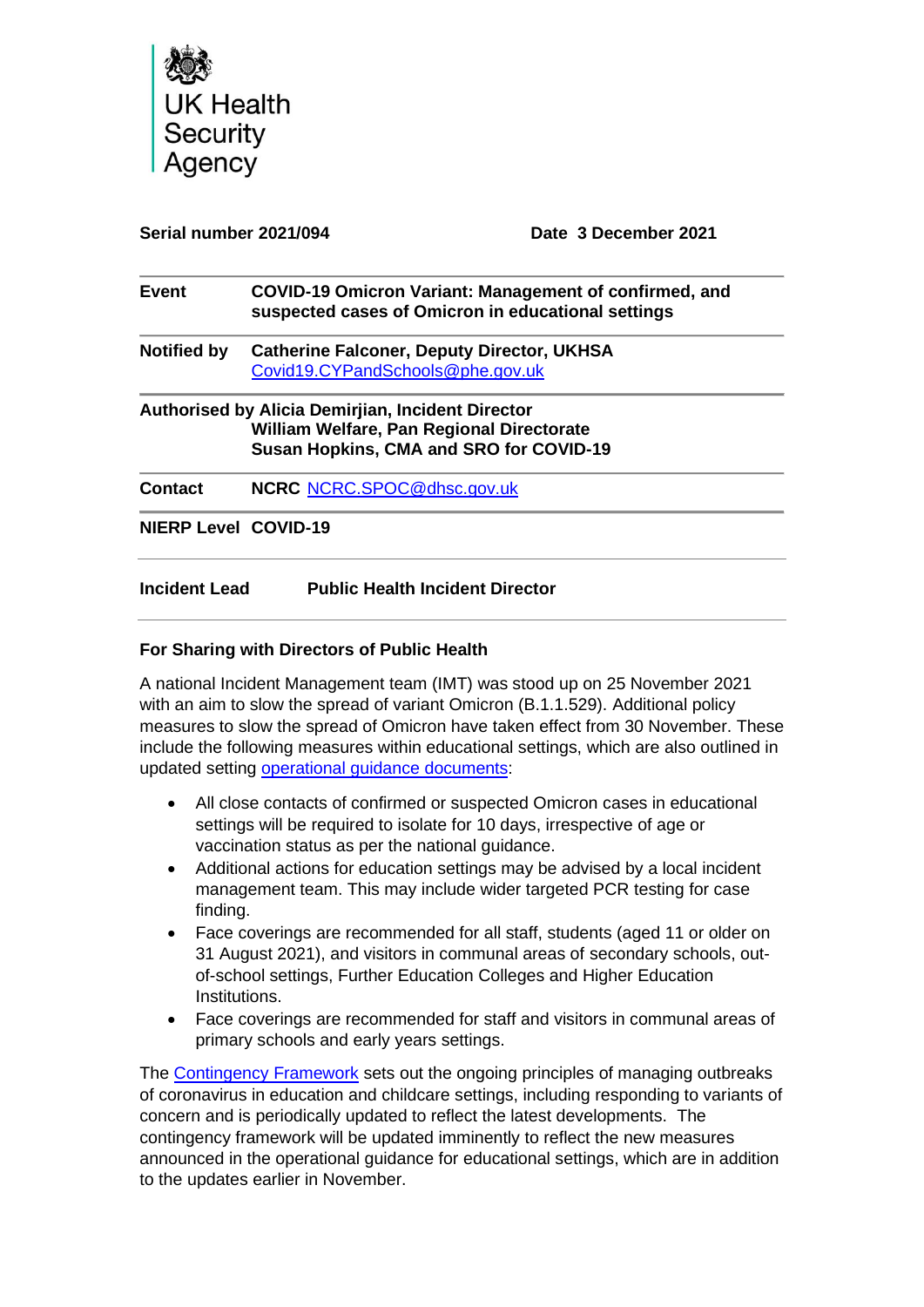This is an emerging situation, and a precautionary approach is advised. Any updates to guidance will be communicated.

## **Management of confirmed, highly probable and probable Omicron cases in educational settings**

Case definitions have been agreed. These are regularly updated and included in IMT SitReps.

In the first instance, all confirmed or highly probable cases will be managed by the local UKHSA HPT and usually involve a local Incident Management Team (IMT).

In line with the rest of the population, all close contacts (identified by NHS Test and Trace or through the Health Protection Team (HPT) or Local Authority (LA) of confirmed or suspected Omicron cases in educational settings will be required to isolate for 10 days. Being in an education or childcare setting with someone who has tested positive for COVID-19 will not necessarily mean that person is identified as a close contact. The 10-day isolation period will commence from the last point of contact with the confirmed or suspected case. Where recommended by the HPT or relevant IMT, wider targeted testing (eg whole year group or some or all educational staff) using PCR based testing may be performed as part of a settings based Targeted Case Finding (TCF) approach. Isolation will not currently be required while awaiting results for the wider groups. This may also be recommended in primary schools and early years settings following agreement by the local IMT.

At this stage, there are no changes to the contact tracing process in educational settings. Further actions for educational settings may be advised by a local Incident Management Team (IMT).

There are a variety of approaches to targeted case finding in educational settings. Annex A covers some options for local IMTs to consider during the planning of any required activity.

## **Possible cases and their contacts**

Contacts of possible cases will be followed up by National Operations to advise on requirement to isolate.

This will be kept under regular review by UKHSA.

## **Additional advice in Educational Settings**

## *Face coverings*

From Tuesday 30 November 2021:

- face coverings are recommended for all staff, students (aged 11 or older on 31 August 2021) and visitors in the communal areas of secondary schools, out-of-school settings, Further Education Colleges and Higher Education Institutions.
- face coverings are recommended for all staff and visitors in the communal areas of primary schools and early years settings.
- Face coverings should continue to be worn by students (aged 11 or older on
- 31 August 2021) on public and dedicated school and college transport.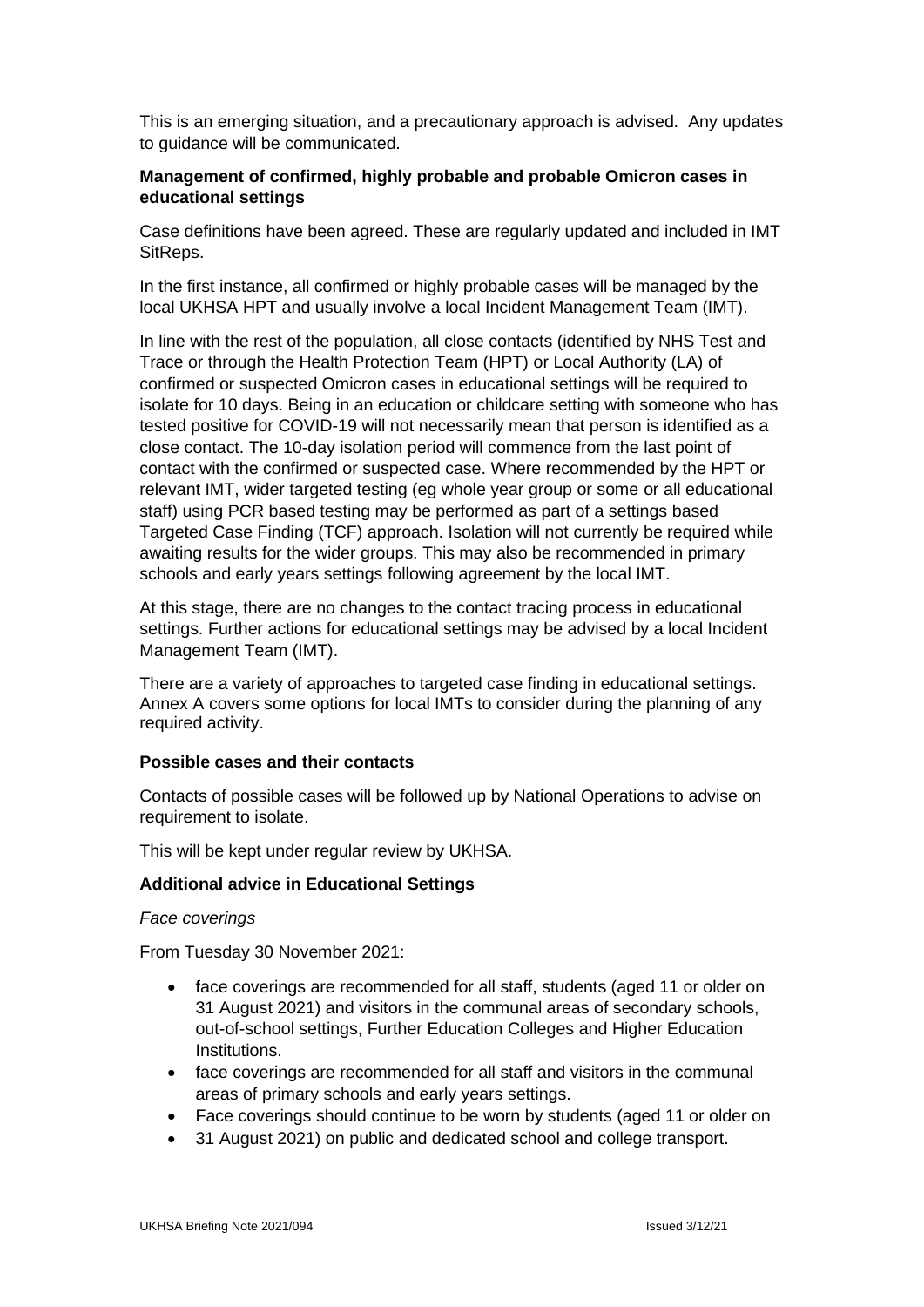## *Testing*

All educational and childcare settings should continue to promote twice weekly LFD testing for eligible groups (secondary aged students, Higher Education students and all staff in other settings) and use increased testing (for example daily LFD testing for close contacts) where recommended by a Director of Public Health or health protection team to manage an outbreak or in areas of high prevalence.

All secondary schools have been asked to prepare to test their pupils once on-site when schools return in January 2022. Higher Education and Further Education students and staff will test either the evening or morning before returning after the Christmas holiday and then continue testing in line with Government guidelines. Further details are available on the DfE document sharing [platform.](https://drive.google.com/drive/folders/1jYv0MjFyIIbzgPn_1S10OuRgfrj_b5_P)

## *Vaccination*

All eligible staff and students aged 12 and over should be encouraged to take up the offer of the vaccine.

#### *International travel*

Schools, out of school settings and colleges will want to consider whether to go ahead with planned international educational visits at this time, recognising the risk of disruption to education resulting from the need to isolate and test on arrival back into the UK.

## **Implications for UKHSA Regions**

Impact on HPTs in follow up of cases in educational settings

## **Implications for UKHSA sites and services**

## **Recommendations to UKHSA Regions**

Recommendations on management of cases in educational setting outlined above.

Please share with Local Authority Public Health Teams.

## **Recommendations to UKHSA sites and services**

#### **Implications and recommendations for local authorities**

Impact from follow up of and managing cases in educational settings Recommendations on management of cases in educational setting outlined above

**References/ Sources of information**  [Actions for schools during the coronavirus outbreak -](https://www.gov.uk/government/publications/actions-for-schools-during-the-coronavirus-outbreak) GOV.UK (www.gov.uk)

Contingency framework: education and childcare settings - GOV.UK (www.gov.uk)

Variants Manual

[https://phecloud.sharepoint.com/sites/PlacesAndRegions/VAM%20Manual/Forms/AllI](https://phecloud.sharepoint.com/sites/PlacesAndRegions/VAM%20Manual/Forms/AllItems.aspx) [tems.aspx](https://phecloud.sharepoint.com/sites/PlacesAndRegions/VAM%20Manual/Forms/AllItems.aspx)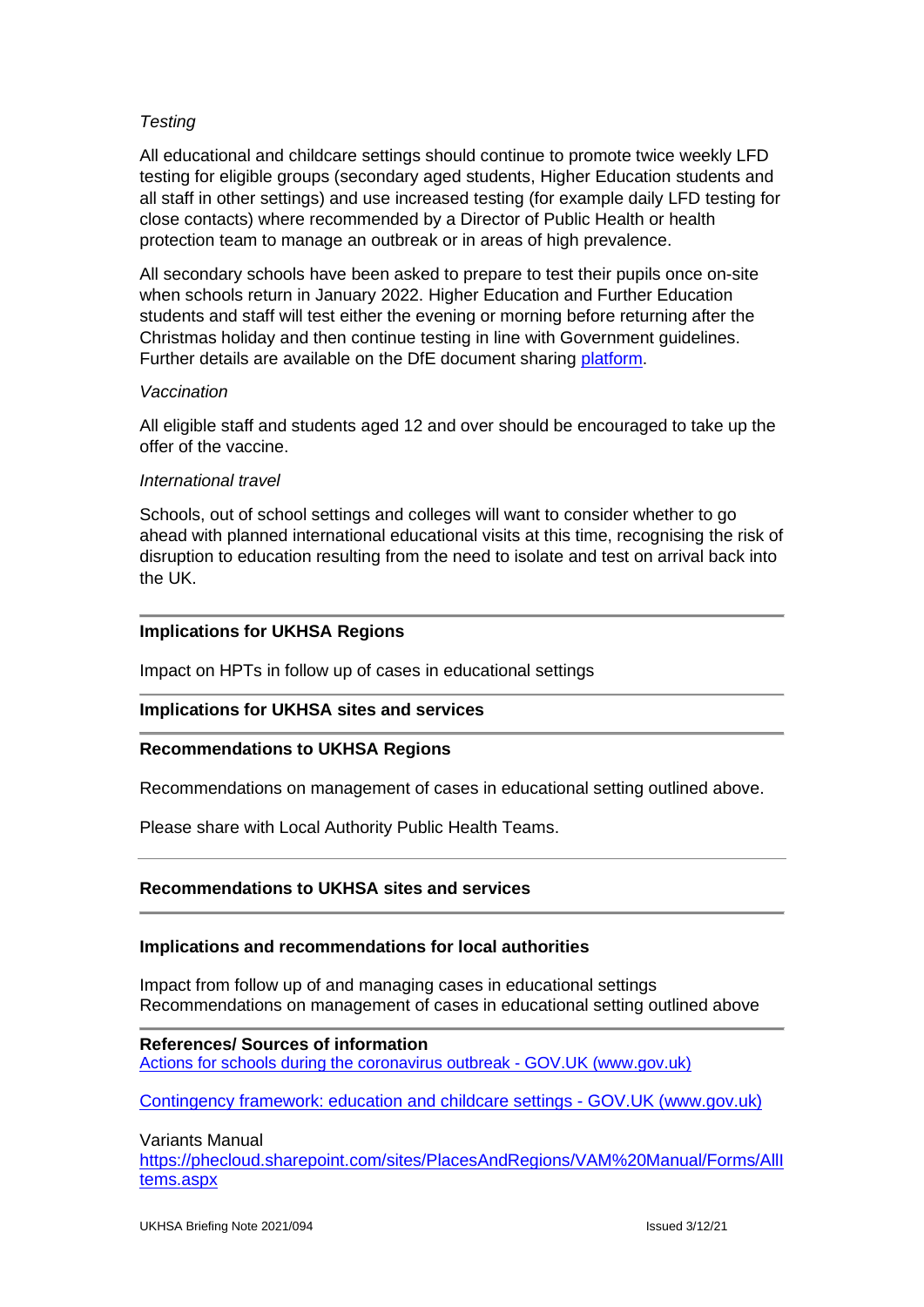## **Omicron in Education Settings, Wider Cohort Testing – Operational Options 'Handrail'**

The below methods of testing represent deliverable options for testing where an IMT has identified that Targeted Case Finding of a wider cohort in an educational setting is required in response to a confirmed or suspected Omicron case. Depending on circumstances, some may be more effective than others at testing the highest proportion of the cohort in question over the time frame desired. The following wider principles apply:

1. PCR capacity is limited.

2. Samples from this testing will be sent to a lab that uses S gene target assay Those samples with SGTF are prioritised for Whole Genomic Sequencing (WGS) where the sample is suitable.

3. These methods also seek to maximise the traceability of tests and reduce the likelihood of unmatched cases. For this work LAs should not use PCR kits that may be left over from other activity as they lack the appropriate traceability.

4. These methods should be considered as options only and do not represent testing policy in these settings. Where specific requirements mean none of the methods can satisfactorily achieve the desired public health effect then the IMT should consider other delivery methods.

Possible Testing Methods

1. **Via Mobile Testing Unit (MTU)** MTU testing is the strongly preferred method of testing delivery MTU testing provides the lowest risk of unmatched tests occurring and prevents unnecessary tests being dispatched thus greater value for money. This remains true even for small cohorts that would not utilise the full capacity of the MTU. Requests to test using methods other than MTU should include robust justification as to why some form of MTU based testing is not deliverable. MTUs can be onsite the following day following authorisation. They can be deployed with significant flexibility and some possible options are:

a. **Via setting based MTU**. An MTU is dispatched to an education setting and established onsite. Pupils are asked to take tests at the MTU throughout the day and are scheduled in small groups to minimise education disruption but maximise throughput. Depending on the nature of the setting, specific parental consent prior to this activity may be required. Each MTU can test c. 72 people per day (less if operating during school hours only) and therefore for larger cohorts multiple MTUs could be considered where the school can accommodate them on site.

b. **Via assisted onsite testing from MTU**. An MTU is used to drop PCR test kits at the setting. These kits are used by staff from either the setting or externally if available to assist, onsite, the self-testing of individuals. Kits are then returned to the MTU on the same day. This method may allow a higher throughput faster than MTU testing above. It may also be deliverable at settings that are not suitable for the establishment of an MTU. This method however requires sufficient staffing to support the testing. It should only be considered where the setting in question has sufficient staff to support, or